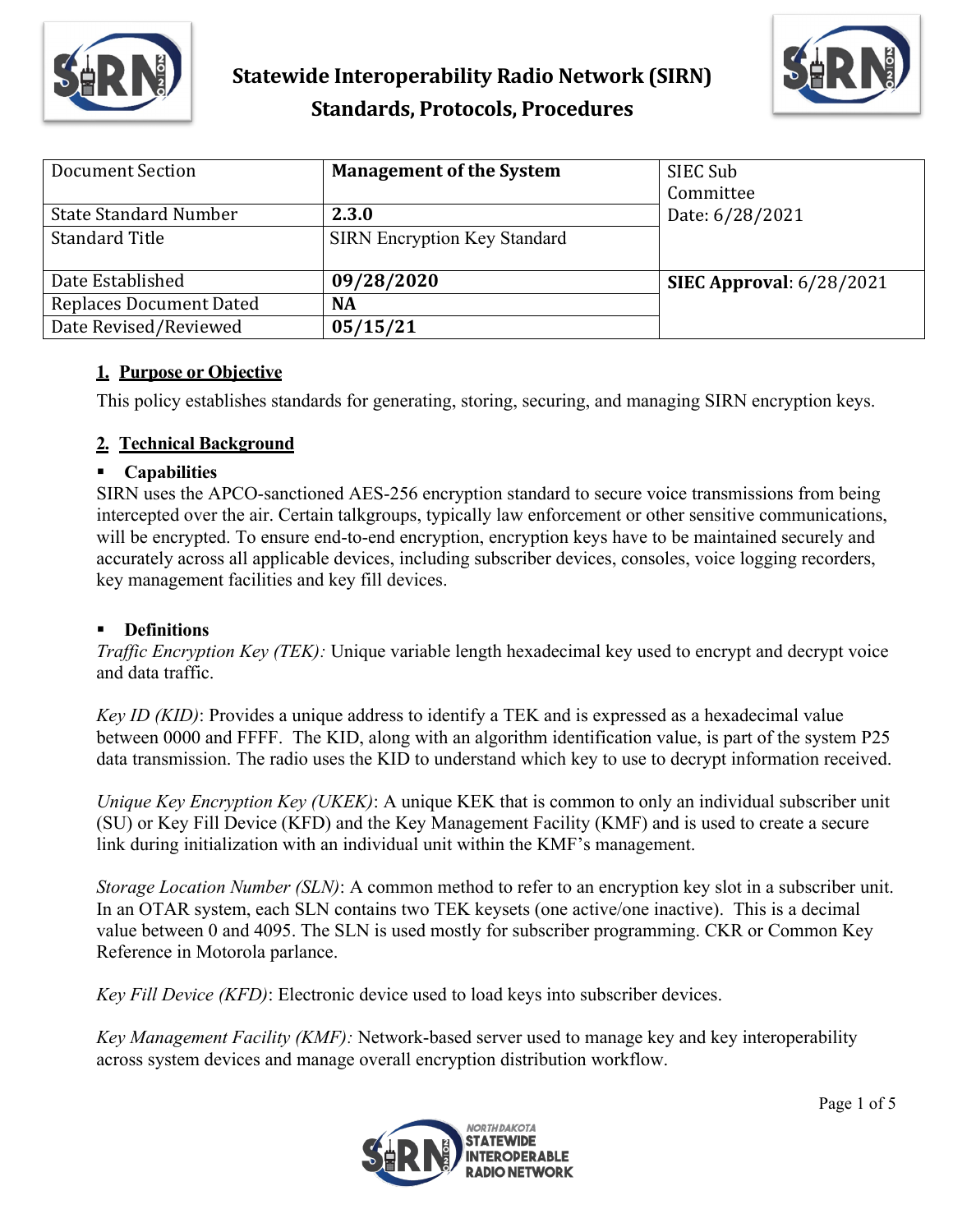



*Over-the-Air-Rekeying (OTAR):* Over the air rekeying service.

*End Devices*: Subscriber hardware or software into which a key may be loaded. Examples includes radios, dispatch consoles, and logging recorders, etc.

### **Constraints**

Proper storage, distribution and management of encryption keys is essential for system security and to ensure interoperable communications across encrypted talkgroups. Additionally, for user equipment to decrypt audio transmissions, the Key ID, CKR and TEK have to match. No two encryption keys (TEKs) should use the same CKR.

## **3. Operational Context**

Encryption enables secure over the air transmission of sensitive communications. A coordinated approach for managing and distributing encryption keys is vital to support seamless communications across encrypted devices.

Uncoordinated use of encryption keys will lead to communications lapses between devices configured with different encryption information.

### **4. Recommended Protocol/ Standard**

### **General Standards**

The State of North Dakota's encryption key plan is designed to

- Be compliant with federal and state regulations
- Avoid key conflicts and duplication at the state and local levels

### **Crypto Period**

Crypto-period or key renewal will occur once every six (6) months or as determined by the SIEC. Cryptoperiod may be reduced for cause in the event that keys in active circulation have been compromised.

Both active and inactive TEK keysets will be refreshed upon key renewals.

# **Common Key Resource (CKR)/Storage Location Numbers (SLN)**

SIRN Encryption Keys will be generated and assigned per the SLN/KID range tabulated below.

In addition, it is anticipated that all standard law enforcement personnel communications at the State and local levels will share the same encryption key (TEK) with matching CKRs. Special purpose talkgroups such as forensics and investigations may use unique keys (TEKs) per the plan below.

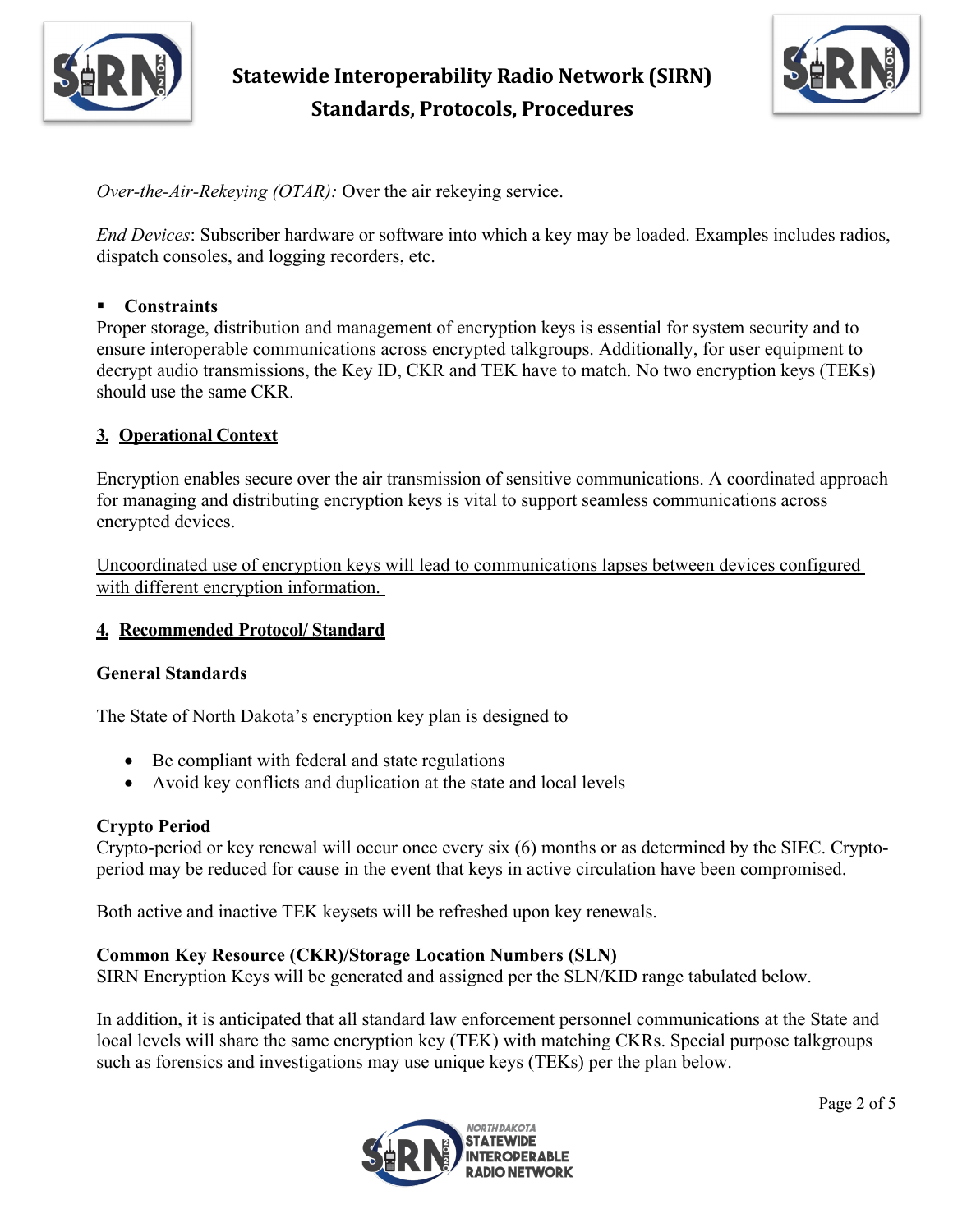



|    | <b>SLN</b> | <b>SLN Name</b>     | <b>KID</b>      | <b>Description</b>                    |
|----|------------|---------------------|-----------------|---------------------------------------|
| 1  | 1101       | LE STANDARD SEC     | 44 <sub>D</sub> | All LE Standard - State and Local     |
| 2  | 1102       | <b>HP SP OPS</b>    | 44E             | HP Special Ops                        |
| 3  | 1103       | LE SP OPS           | 44F             | Other State or Local LE               |
| 4  | 1104       | NW LE SP OPS        | 450             | Special Ops Regional, if necessary    |
| 5  | 1105       | NE LE SP OPS        | 451             | Special Ops Regional, if necessary    |
| 6  | 1106       | <b>SELE SPOPS</b>   | 452             | Special Ops Regional, if necessary    |
| 7  | 1107       | <b>SW LE SP OPS</b> | 453             | Special Ops Regional, if necessary    |
| 8  | 1108       | <b>TRD</b>          | 454             | <b>TBD</b>                            |
| 9  | 1109       | <b>BCI</b> Internal | 455             | <b>BCI</b> Internal                   |
| 10 | 1110       | <b>MA SEC</b>       | 456             | ND MA and ND Regional                 |
| 11 | 1111       | <b>FIRE SEC</b>     | 457             | Fire Agencies                         |
| 12 | 1112       | <b>EMS SEC</b>      | 458             | <b>EMS</b> Agencies                   |
| 13 | 1113       | ALL OTHER SEC       | 459             | Other public safety or public service |
| 15 | 1115       | <b>TBD</b>          | 45B             | <b>TBD</b>                            |
| 20 | 1120       | Patch Key           | 460             | <i>PATCH KEY</i>                      |

# **5. Recommended Procedure**

All law enforcement devices MUST initially be loaded with the approved plan (CKR, KIDs, UKEKs) to facilitate future over the rekeying/updates.

# **Key Management Facility**

All SIRN key material will be managed solely by the Key Management Facility. Only the SIRN Statewide System Administrator or designee shall have access to the SIRN KMF**.**

# **Key Generation and Storage**

All encryption keys for use on SIRN will be generated by and stored in the KMF.

SIRN TEK(s) may NOT be

- generated or stored in intermediate devices such as Key Fill Devices
- stored, emailed or transmitted electronically in plain text
- stored in plain text or in devices that can display the keys in plain text

# **Keying or Rekeying End User Devices**

All keying and rekeying of end user devices (radios, consoles, logging recorders, etc.) will be conducted only via the KMF using:

- OTAR for radios or,
- wired over-the-ethernet-keying (OTEK) for consoles and wired devices

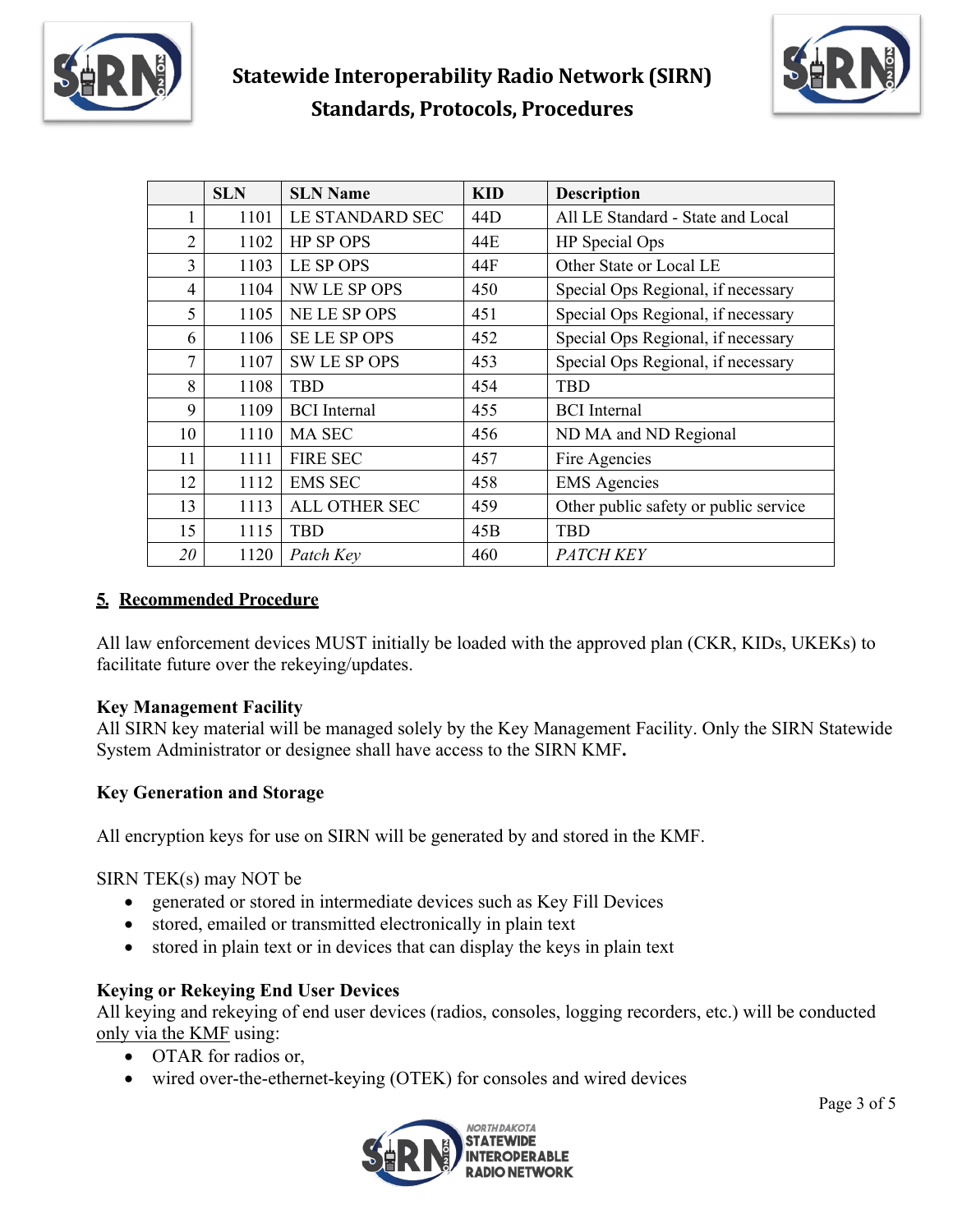

**Statewide Interoperability Radio Network (SIRN) Standards, Protocols, Procedures**



Devices must NOT be keyed or rekeyed by a Key Fill Device (KFD).

### **Over-the-Air Rekeying**

Only the Statewide System Administrator or designee has access to the SIRN OTAR capabilities. Requests for rekeying radios via OTAR shall be made in writing to the Statewide System Administrator.

## **Key Distribution**

SIRN Encryption Keys will be distributed or loaded through the KMF to devices previously authenticated by the KMF. Keys cannot be manually entered.

## **Key Fill Devices**

KFDs shall NOT be

- used to generate or store TEKs
- used to rekey devices.

Key Fill Devices shall only be used to load UKEKs into radios. UKEKs enable end user devices to authenticate with the KMF for over the air rekeying.

Key Fill Device(s) (KFDs) must be

- protected by a strong password (with at least 8 characters)
- be stored in a secure location

The Statewide System Administrator shall maintain historical records of all individuals that possess key fill devices, including names, KFD serial number and identifier. When a UKEK is filled into a KFD, the date of transfer and description of device will be reported to the SIRN Statewide System Administrator.

Lost, misplaced, or stolen KFDs must be reported immediately to the SIRN Statewide System Administrator.

### **Exceptions**

Exceptions to rekey radios directly via a KFD (and with locally generated TEKs, i.e., off the KMF) may be granted on a case-by-case basis by the Statewide Administrator or SIEC. Under these limited exceptions, Local Administrators may generate keys (TEKs) and rekey their agency's devices via KFD. Such activity will be prohibited on primary dispatch and shared talkgroups where key conflict can cause interoperability issues.

All radios keyed in this manner must be reported to and will be logged by the Statewide System Administrator.

# **6. .Management**

The SIRN Statewide System Administrator is responsible for managing the State's encryption keys, the